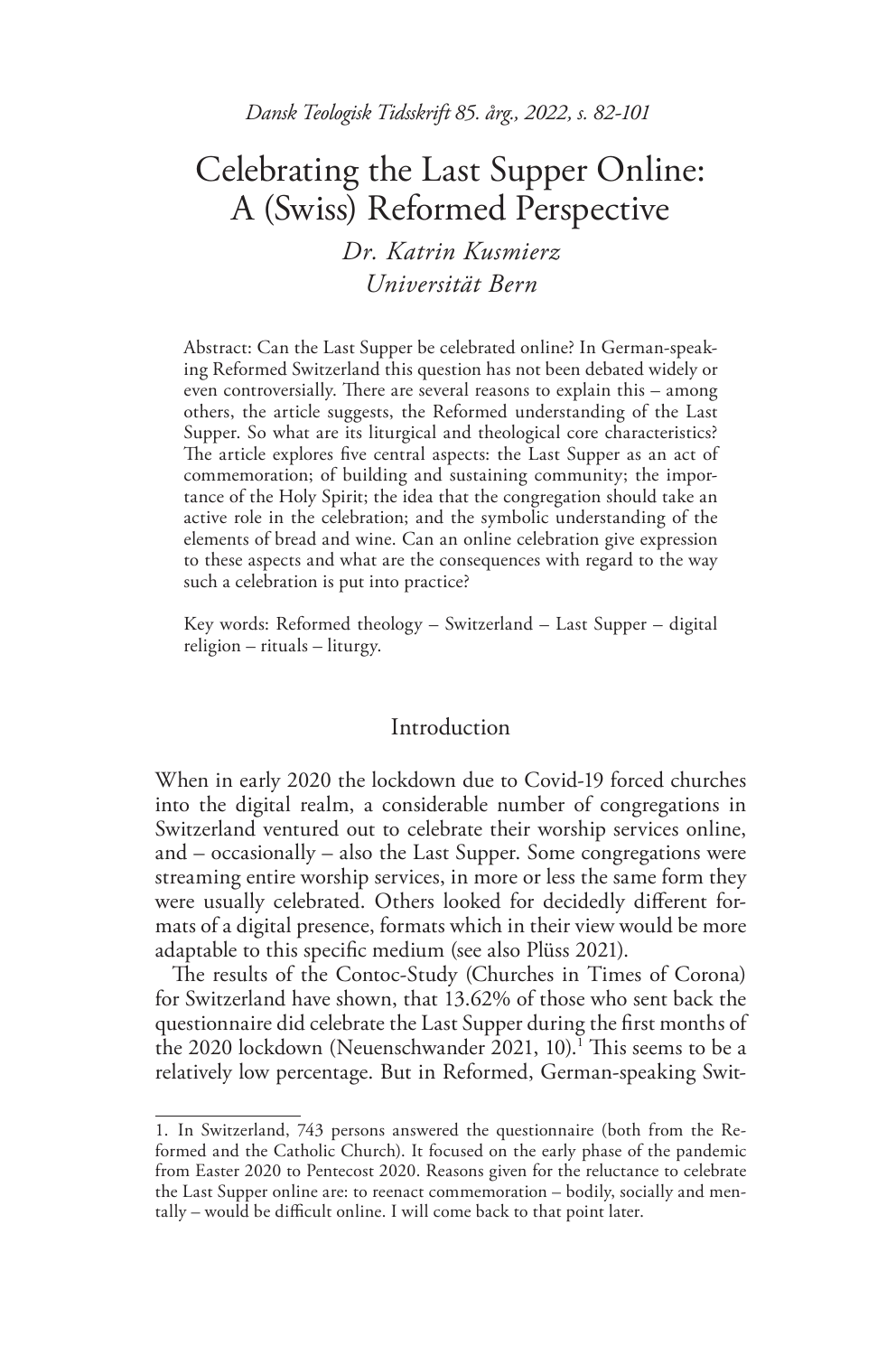zerland the Last Supper is not celebrated very frequently – often only at high feasts, in some congregations once per month. Apart from Easter Sunday or Good Friday (sometimes Palm Sunday), which fell in the period examined by the study, there might not have been further occasions. As the Eucharist is not part of the liturgy of every Sunday, I suspect that many congregations decided against celebrating the Lord's Supper on more practical grounds. Those congregations who did celebrate it, chose various ways of organising it. Be it that the pastor would stand alone in the church and "perform" the respective rites and words, be it that a small group of people would be present in the church and partake in the meal with wine and bread already lying in front of them individually. Some pastors invited congregants at home to fetch wine and bread in order to participate in the ritual from home – a form that is not new as it is also practiced in worship services broadcast by the Swiss Radio and Television company SRF (Schweizer Radio und Fernsehen) for several years now. Last but not least, some congregations consciously decided for a *Abendmahls-Fasten,* i.e. they decided against celebrating the Last Supper, until it would become possible again in the presence of the congregation.

In Switzerland, there has hardly been any wider public debate whether, from a theological point of view, it would be legitimate to celebrate the Eucharist online or not. This stands in contrast to Germany, where almost immediately a lively debate unfolded, with academics as well as church leaders issuing recommendations. Up to date there is – if I am correct – no academic publication addressing the issues concerning a digital Eucharist from a Reformed perspective in Switzerland. The exception was an elaborate seminar paper by Claudia Daniel Siebenmann (2020), which was published online and which reverberated in a few articles in the press.

Neither have there been any official statements by church leaders or by the Evangelical Church of Switzerland. This is not surprising, since the *ius liturgicum* lies with the 26 cantonal churches or, more precisely, with the congregations themselves. The autonomy of these congregations is held high, as well as the liturgical competence of the pastors and the trust in their ability to deal with liturgical questions responsibly. Therefore, statements by the church leadership would at best be read with interest, but would not be considered as binding. The relative freedom and flexibility in questions of liturgy has a certain tradition in Switzerland. Many cherish this tradition, because it precisely allows for an adaptation of liturgical forms to special situations, such as the Corona-Pandemic. Some, however, lament the great diversity of forms resulting from this tradition, especially when it comes to the liturgy of the Last Supper.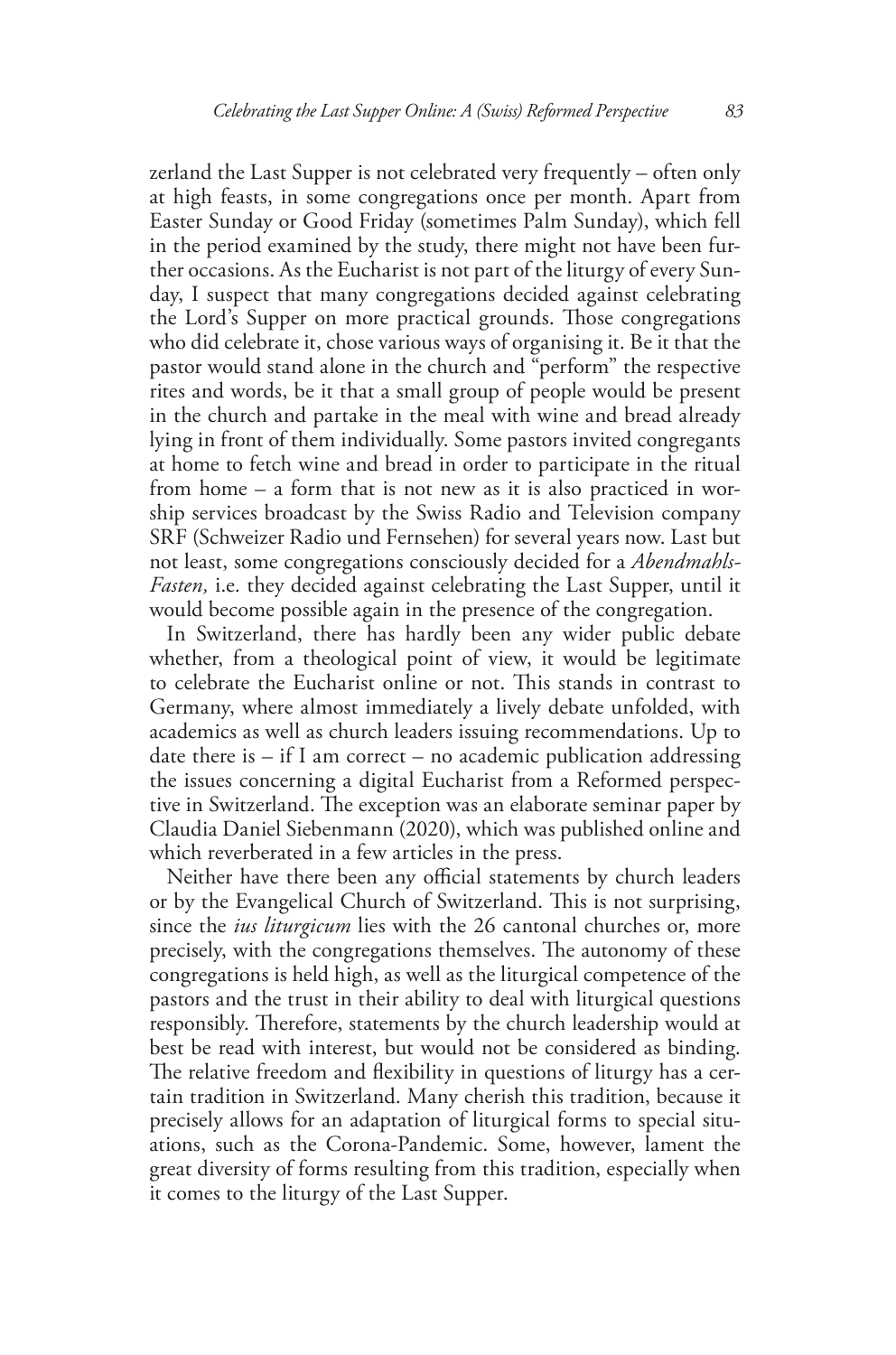All these factors might have contributed to the fact that the celebration of the Lord's Supper online has hardly been discussed controversially in Switzerland. While from a Roman-Catholic or even a Lutheran point of view, some theological core issues concerning the understanding of the Eucharist might be put forward in arguing against celebrating online, I suggest that a Reformed position would rather open up the possibility of doing so. In a short article in "Zeitzeichen. Evangelische Kommentare zu Religion und Gesellschaft" Horst Gorski also points to a difference between the Reformed and the Lutheran tradition in dealing with the questions pertaining to celebrating online, and links it to different understandings of the presence of Christ (*Realpräsenz): "*For some [the Reformed, K.K.], a digitally mediated celebration of the Eucharist, with participants in different locations can be compatible with the promised and believed presence of the risen Christ, because his presence is imagined spiritually. For others such an idea bears some difficulty, since the question of the bodily presence of Christ remains unclear" (Gorski 2020).<sup>2</sup> It must be noted, however, that some Lutheran theologians recently have argued in favour of the possibility to celebrate the Lord's Supper online (e.g. Winter 2021 and Schrodt 2021).

Therefore, what are the theological and liturgical core characteristics of the Lord's Supper from a Reformed point of view? And can online celebrations give expression to these? Or does digitalization bear the danger of giving away what is essential to a Reformed understanding of the Eucharist? In order to probe deeper into these questions, I ventured out to explore some of the core characteristics of a Reformed theology of the Last Supper by going back to the Reformers: Huldrych Zwinglich, Heinrich Bullinger and Jean Calvin*.* The context which informs my reflections is the specific context of (German-speaking) Reformed Switzerland, which is not only shaped by the theologies of these founding figures (and other prominent theologians), but by many other parameters, such as the democratic, federal political system, which also influenced the organisational structures and the identity of the church. Of course, the liturgies of Germanspeaking churches in Switzerland have not entirely preserved the liturgies of the reformers, but have also undergone substantial changes

<sup>2.</sup> My translation. The original wording is: "Für die einen (die Reformierten, K.K.) lässt sich eine digital vermittelte Abendmahlsfeier von Teilnehmenden an unterschiedlichen Orten durchaus mit der verheissenen und geglaubten Gegenwart des Auferstandenen vereinbaren, weil die Gegenwart geistlich vorgestellt wird. Anderen bereitet eine solche Vorstellung Schwierigkeiten, weil die Frage nach der leiblichen Gegenwart Christi dabei unklar bleibt."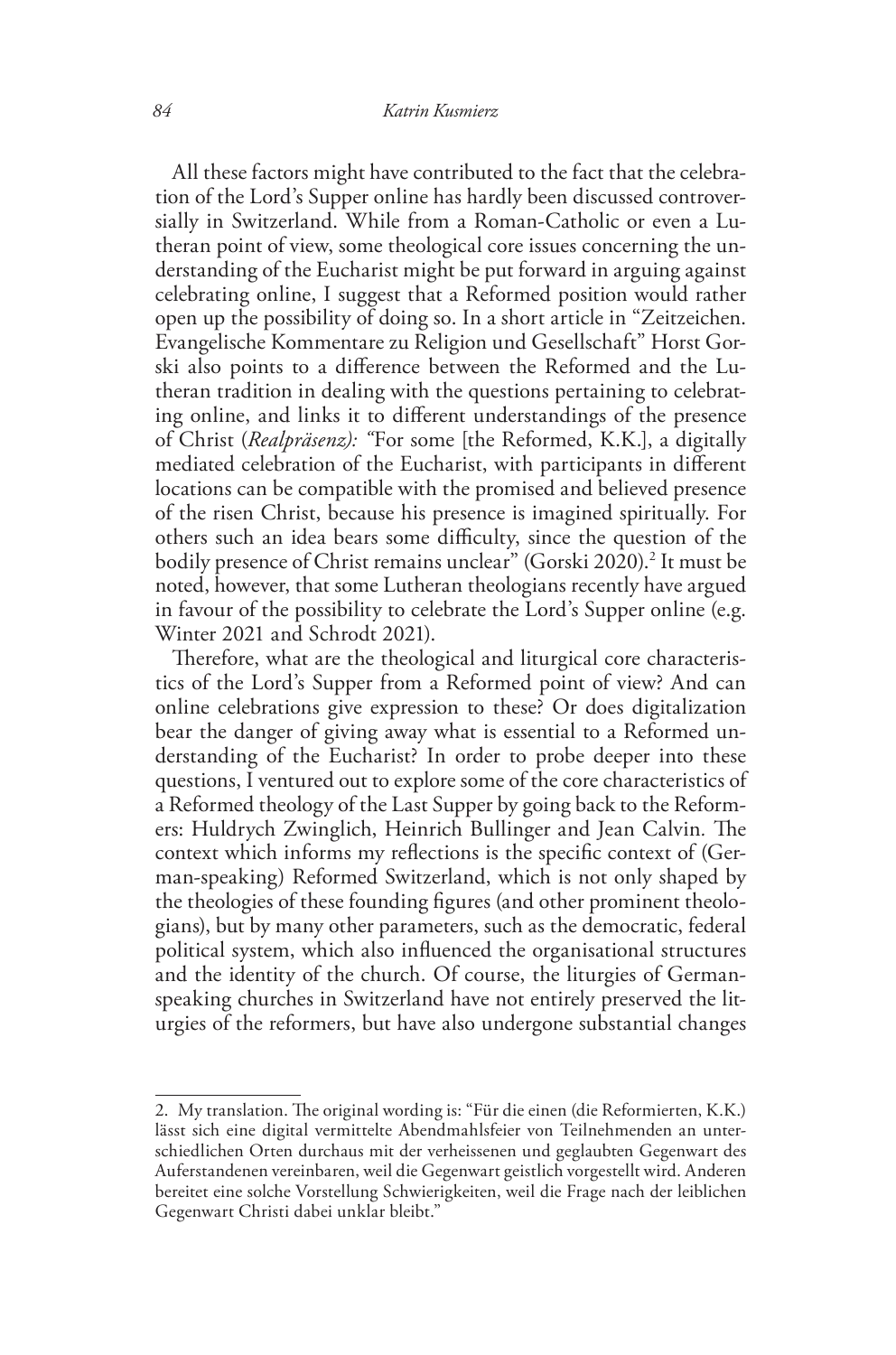in the course of five hundred years, especially in the last century (see for example Kusmierz 2018 and Kusmierz and Marti 2017).

Whether the Lord's Supper can be truly and fully celebrated and experienced by a spatially separated community of course also depends on how it is put into practice. The digital liturgical setting asks for a specific liturgical design and awareness. So, if for example – as outlined in more detail below – *commemoration* is a central feature of a Reformed understanding of the Lord's Supper, what implications does this have for the actual liturgical setting? Of course these reflections must take into consideration the fact that it makes a difference whether we speak of a worship service that is streamed live including the celebration of the Lord's Supper, where the participants at home are invited to participate (in Christoph Schrodt's terms a "hybrid Eucharist" or "Hybrid-Abendmahl", Schrodt 2021, 498), whether the service is recorded in advance and streamed at the usual time for worship (Schrodt: an "online-Eucharist"), or whether we look at a celebration of the Lord's Supper via Zoom or other conference-tools (Schrodt: conference-Eucharist).

## A Reformed perspective on the Last Supper: some insights for the debate

1: The Last Supper as an act of commemoration: restaging and reliving the "original" scene.

Carrie Euler (2013) offers a concise description of Zwinglis' view on the Last Supper as an act of commemoration, a view passionately shared by Johannes Oekolampadius (Wendebourg 2009, 101–138). Euler writes: "Also behind Zwingli's conception of the Supper was his emphasis on the communal and commemorative function of the sacraments. The word 'commemoration' *(commemoratio)* appears over and over again in his writings on the sacrament, because for Zwingli, the sacrament was a re-enactment of a historical event, Christ's final supper with his disciples" (Euler 2013, 62). The congregation is reminded of God's devotion and God's grace towards humankind in Jesus Christ; it is reminded of Christ's suffering, his death and his resurrection. The sacrament, in this sense, serves to make something *visible* and *tangible.* In celebrating the Last Supper, the congregation gets deeply immersed into the original scene of Jesus' meal on the eve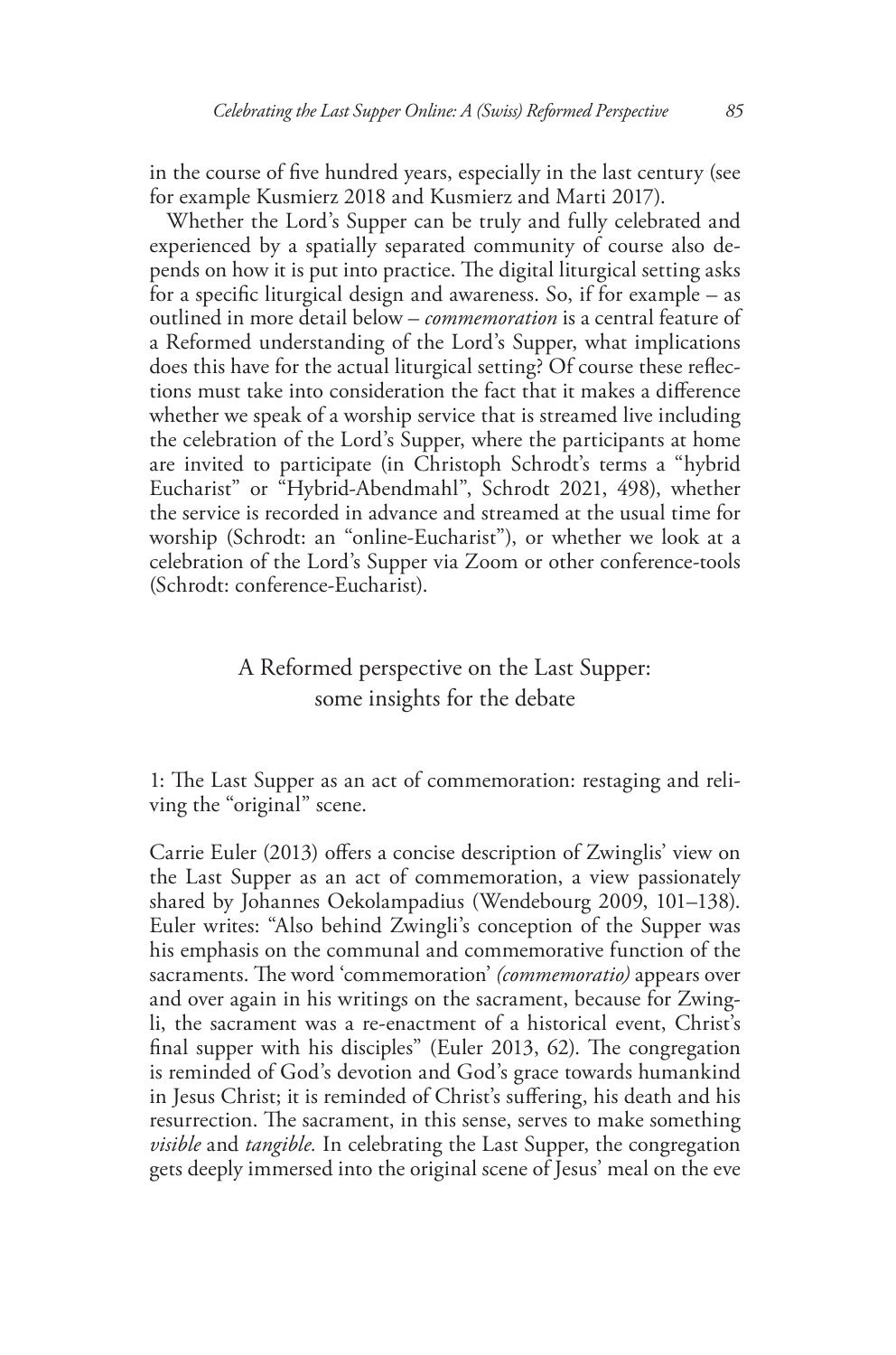of his death, into the drama that unfolds and that marks the beginning of something new (Jenny 1968, 48 and 51).

In order for the congregation to be able to do so, Zwingli stages the drama, the scene, in his version of the liturgy for the Last Supper "Action oder Bruch des Nachtmals/ Gedechtnus/ oder Dancksagung Christi" (Zurich 1525).<sup>3</sup> It is "a re-enactment of the Last Supper, not Christ's death on the cross" (Euler 2013, 63). The table where the Supper is celebrated is placed before the choir in the church, within the space of the congregation (Ehrensperger 2003a, 17; Jenny 1968, 49). There are wooden vessels, unleavened bread. Bread and wine are taken to the congregation by deacons, and they pass "the bread and cup amongst themselves" (Euler 2013, 63). Bearing in mind that in the middle ages, the Eucharist used to be staged far from the congregation and was celebrated to a greater part without the congregation, this is quite revolutionary.

The point of this dramatic staging of the Last Supper is, that by immersing itself into the narrative of Jesus sharing this last meal with his disciples, the congregation becomes part of the scene. Vice versa, the original historic scene is turned into something the congregants share in in the present, so that the ancient narrative comes to life today. Commemoration is a basic element of religious practices such as worship in general and the Eucharist in particular.<sup>4</sup> Thus, it does not just mean to call something in mind and let it fade back into the past. Rather, the act of commemoration brings to life something that happened in the past and thereby unlocks its relevance for the present. It means that in this very moment something happens to the congregation and with the congregation. In the case of the Lord's Supper, this not only involves mind or soul, but becomes an embodied experience by eating bread and drinking wine. This is a notion of commemoration that can be linked back to the ritual of Passover itself, where the liberation from slavery in Egypt is re-enacted and lived-through year after year.

If for Zwingli commemoration is a main feature of the Last Supper and if he intended the congregants to unlock its meaning by offering them signs and elements within the liturgy that would facilitate such an appropriation, we might ask whether such an immersion into the original scene is possible in a digital setting. Or does it seem to constitute a "performative contradiction" as David Plüss asks (Plüss 2021, 202–203)? How can I become part of the "drama" of the story, sitting on my own in my living room? If I am lacking the bodily

<sup>3.</sup> Also Jenny 1968, 48.

<sup>4.</sup> For a more detailed discussion see for example Ehrensperger 2003b and, with special emphasis on the Last Supper, Ehrensperger 2003c.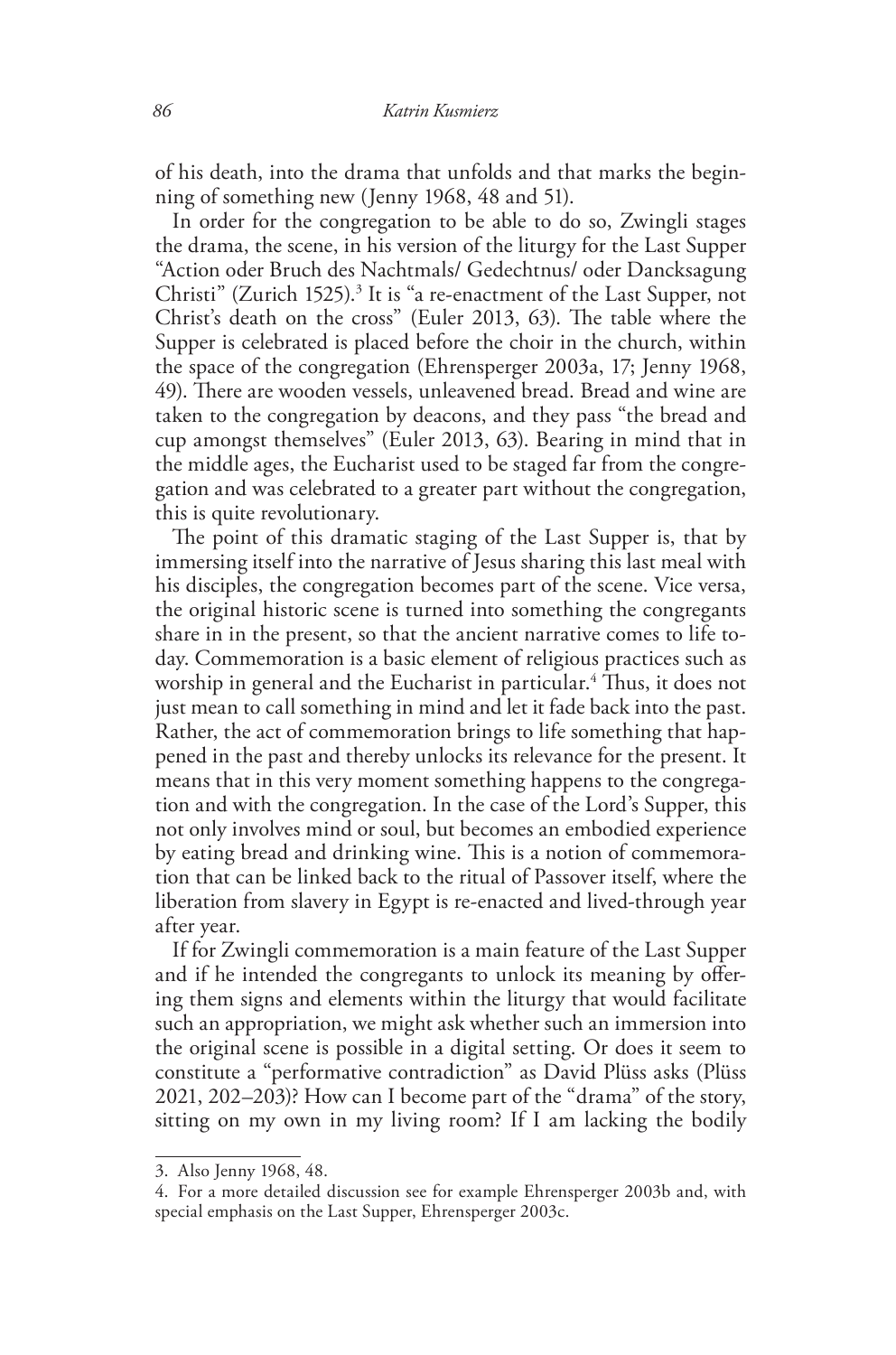experience of sharing a room with others, or of hearing the voices of others while singing the hymns? How can I experience the communion with others, especially if we cannot share in the act of breaking the bread together?

Commemoration is ignited by several elements in the celebration: there is, on the one hand, the narrative that brings the story to life, condensed in the words of institution (or "Abendmahlsbericht" as it is called in the latest version of the liturgy for the Reformed churches in German-speaking Switzerland).5 Added to that are visual and haptic signs: the elements on the table, the sound of the breaking of the bread, the feeling of the bread in one's hands and mouth, the taste of the wine or juice, the coolness of the metal chalice or the rough surface of the clay cup, the proximity of the congregation assembled around or before the table. While narrative and visual elements can more easily be transmitted digitally, the digital experience of the Lord's Supper certainly lacks an important dimension, which would enable the immersion in the drama, namely that of being close to other bodies and of resonating – positively and negatively – with those bodies. There is no scent reminding me where I am, I only see the part of the room, which the camera shows (but maybe I see even more – the organ player's hands, the painting at the ceiling, etc.).

This does not mean, that an online celebration is deprived of the bodily dimension at all, which seems so important to Zwingli. While sitting on my own in my apartment, celebrating the Last Supper online, I still am mind *and* body (Deeg 2021, 141). I see things, I feel, I taste something. A central element for strengthening this bodily dimension while celebrating online would be that congregants actually have a piece of bread and a glass of wine or juice in front of them. Drinking and eating, as very tangible actions involving various other senses, help participants to embody the narrative and meaning of the Supper – of being nursed and strengthened by it, in body, mind and soul.

Even if the aspect of commemoration is hampered by the lack of a shared bodily experience and by the separation of the communicants, it is possible online. There is nothing that fundamentally stands against it, albeit it makes the online celebration a different experience. Whether participating at home is possible depends, however, on a careful liturgical design, which pays attention to the way the

<sup>5.</sup> "Abendmahlsbericht" could be roughly translated as "account of the Last Supper"; the liturgical commission wanted to stress the fact that there is no effect connected with these words, but that it is only an account, calling in mind what happended the night before Jesus died, see: Liturgie- und Gesangbuchkonferenz der evangelisch-reformierten Kirchen der deutschsprachigen Schweiz 2011.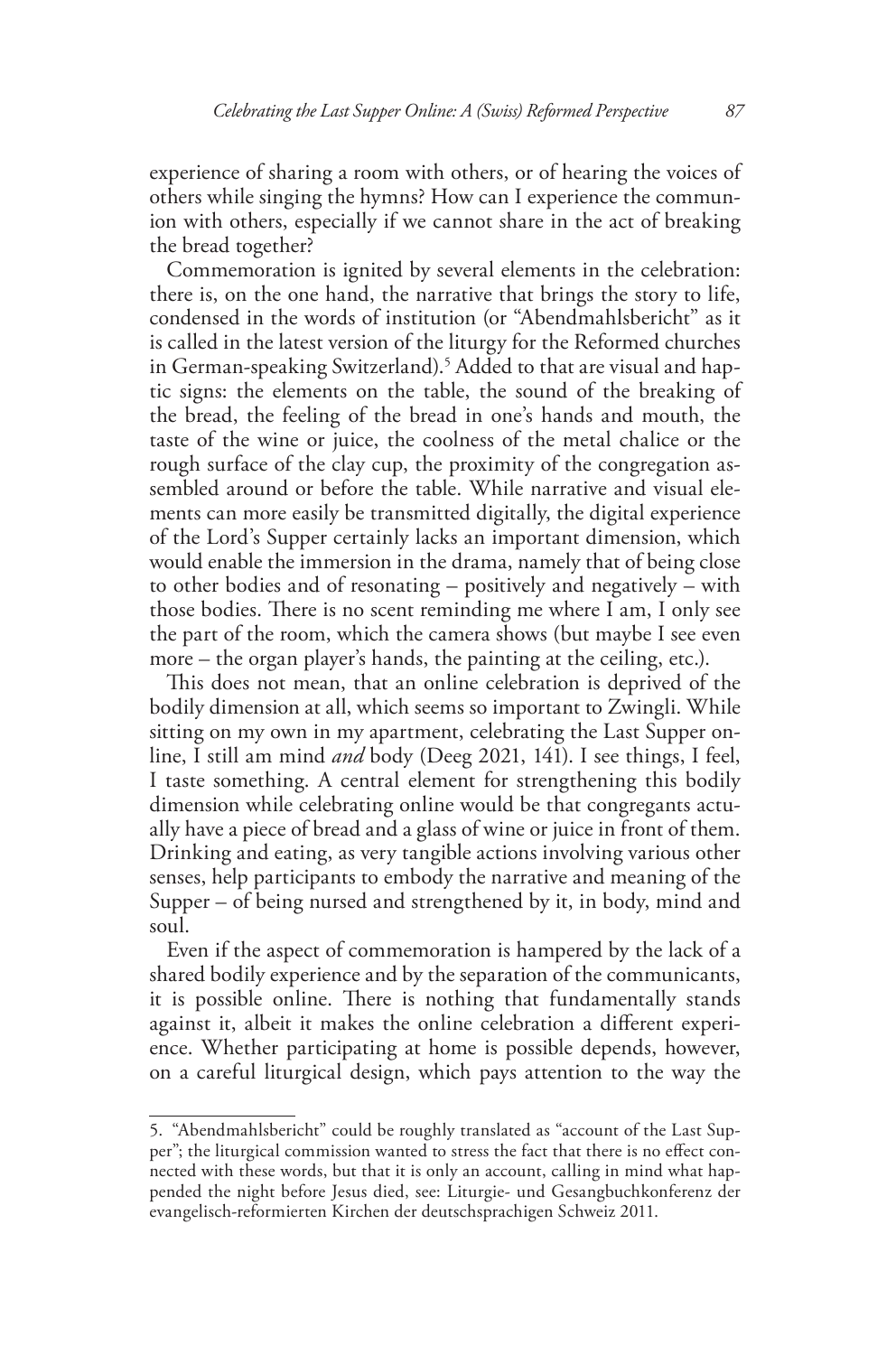"story" is communicated and mediated. An online celebration probably needs some more narrative elements, which paint the picture of the scene and invite congregants with words to become part of the story.6 In any case, it would demand a raised sensibility of those, who are responsible for the liturgical design of the Last Supper, to the special characteristics and logics of online communication, be it in a streamed worship service or in a Zoom-version of it (Deeg 2020, 434).

Of course, the ability to get immersed into an online celebration of the Last Supper, also strongly depends on those who participate – on their current mood and motivation and on their willingness to engage in the drama and narrative of the liturgy. As a participant, I might also be distracted, I might become impatient and switch the computer off. It might feel awkward to celebrate on a sofa, or with my family members watching closely. There is no room and special atmosphere that helps me to join the celebration.

To enable people to become part of the story is, of course, already a challenging enough goal in an *analogue* celebration of the Last Supper and much more difficult to "achieve" *online*. I will come back to this point below, because it is strongly linked to a second characteristic of Zwingli's conception of the Supper.

2: By celebrating the Last Supper, the congregation is moulded into the body of Christ

Both Zwingli and Bullinger stressed the fact that by celebrating the Eucharist, the congregants grow together as a community. Thereby they are shaped or moulded into the body of Christ. The community of believers turns into the body of Christ, not the bread. The participants are – so to say – tightened to the body of Christ through the ritual, they are reassured that they form part of this one body. Markus Jenny writes: "Crucial is not the transformation of bread and wine into body and blood of Christ before the communion, but the transformation of the congregation into the body of Christ, which should find its expression in a shared act of breaking the bread within this community" (Jenny 1968, 60).7

<sup>6.</sup> In the sense of Martin Nicol and Alexander Deeg, who describe the task of the preacher as to "put one another in the picture" ("Einander ins Bild setzen") with words, see Nicol and Deeg 2005.

<sup>7.</sup> My translation. The original wording is: "Das Entscheidende ist aber nicht die Wandlung von Brot und Wein in Leib und Blut Christi vor der Kommunion, sondern die Wandlung der Gemeinde zum Leib Christi, was während der Kom-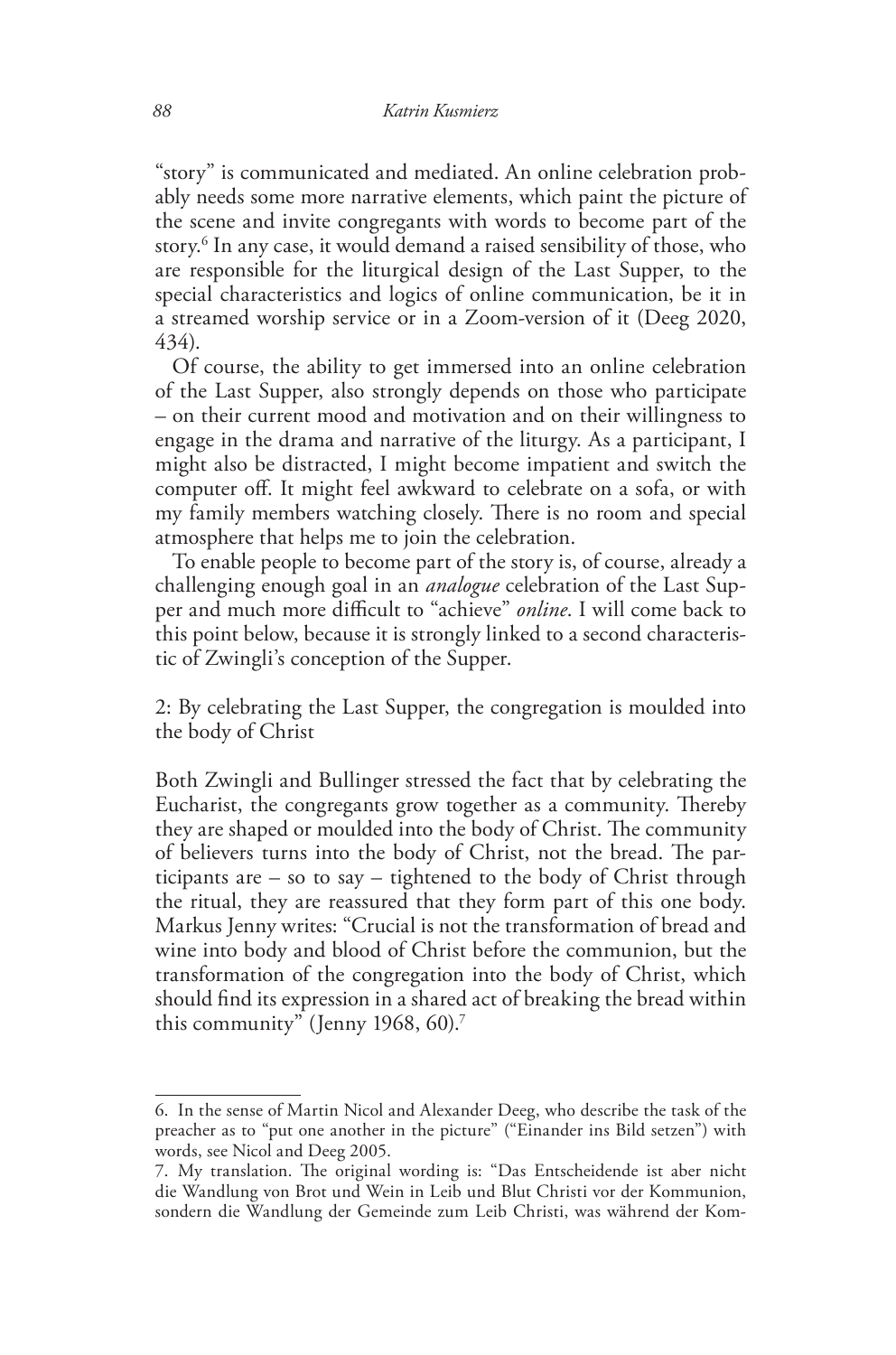If forming and building a community is so crucial to the celebration of the Last Supper, then of course, it is necessary to ask whether and how this can be experienced online. How can people sitting in front of their computer screens come together to form a community? In the German-speaking protestant debate on digital forms of the Eucharist, some have questioned whether community can be truly experienced in these formats because they lack the element of the physical co-presence of the congregation. Subsequently they argue for abstaining from celebrating the Eucharist online (most pointedly Kristian Fechtner – Fechtner 2020).

The digital realm has certainly challenged our understanding of what constitutes a community quite profoundly. For younger generations it is probably rather self-evident that community can be experienced in social media or in the world wide web. This kind of community is not based on face to face encounters, but on communication in words and images. It is, of course, mediated communication where self-expression must not cohere completely with the person behind it. Online communities might be tainted with the uncertainty of not knowing whether the person I am connected with is the person she or he pretends to be. On the other hand, digital modes of communication enable their users to stay in close contact with others, even across larger distances, thus strengthening togetherness.

Theological and liturgical concepts of community often work with quite idealised notions of what a community should be. In worship, a community is formed – a community that should exceed the worshipping community and form the congregation as a whole. But even in worship, the way community is experienced and lived out can be very diverse. Worship might indeed harbour the possibility of nurturing relatively close relationships, where people support each other and share life. But community in worship can also be quite transient and temporary, rather symbolically expressed by singing, by praying together in one voice or by celebrating the Eucharist, while congregants are not necessarily getting into closer contact. For some, the proximity of sharing bread and wine in a half-circle, visible for all others present, does not feel comfortable at all. Worshippers also consciously choose the degree of proximity they want to allow. All these various modes of participation are legitimate. Even if liturgies are celebrated in co-presence, the sense of community can be severely hampered by subtle or even more obvious modes of exclusion, be it that I do not know the hymns that are sung or the codes that are used, be it that I

munion im gemeinsamen Handeln des Brotbrechens innerhalb dieser Gemeinde Ausdruck finden soll." See also Ehrensperger 2003a, 28 and Schweizer [1954], 104.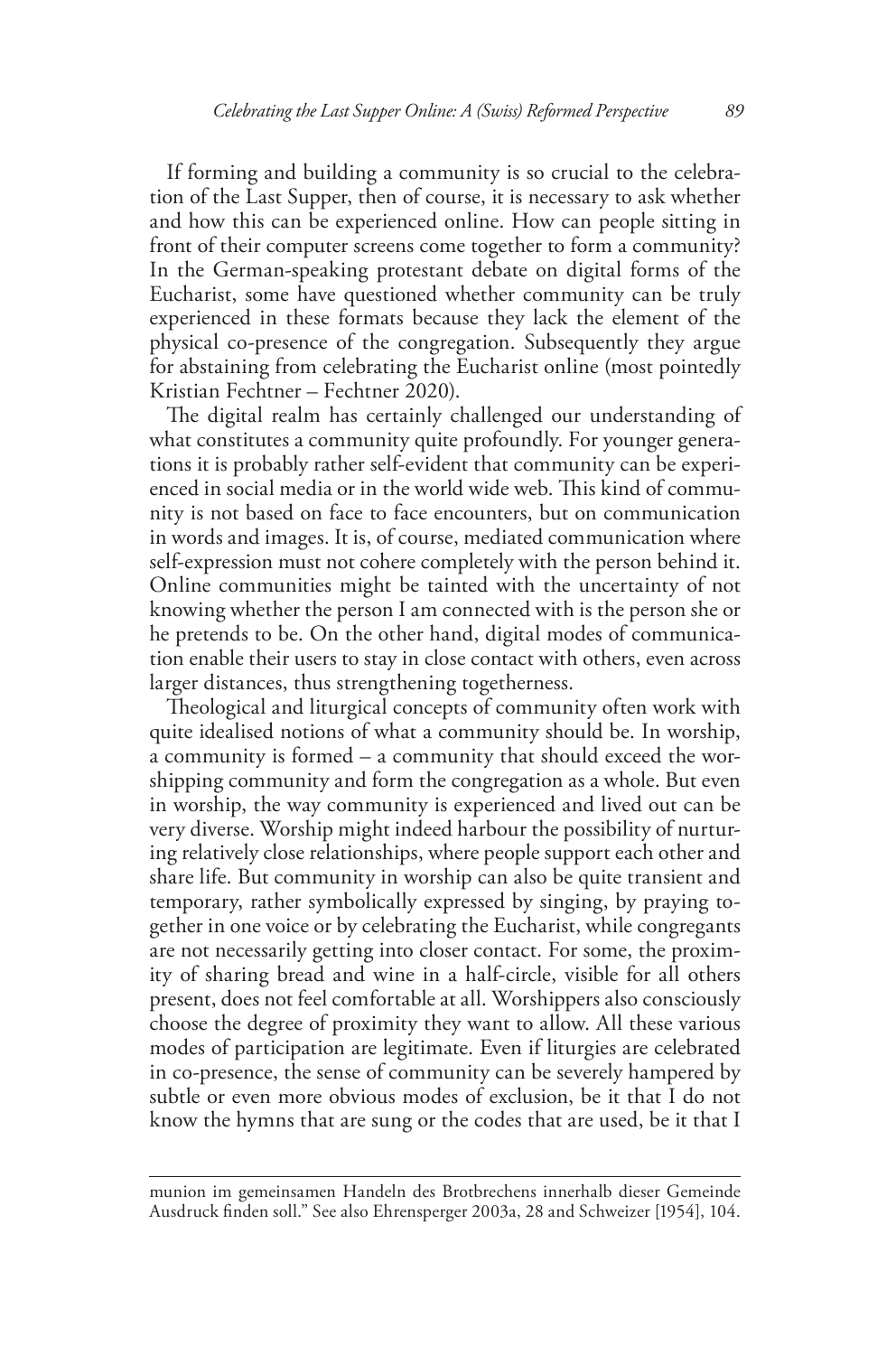feel excluded by a certain kind of language (see also Springhart 2021, 132–133; Schrodt 2021, 508).

The community that is built in digital celebrations of the Lord's Supper might just be taken as another variant of togetherness that is indeed markedly different to a physical co-presence (Wabel 2021, 11; Deeg 2021, 138), but is neither more nor less wanting than other forms of community. Online liturgies might even be perceived more intense, or even more personal, e.g. in the case of Zoom-liturgies (Schrodt 2021, 510). Schrodt points to Teresa Berger's notion of a "perceived co-presence", which defines online community more than "physical co-location" (Schrodt 2021, 59).<sup>8</sup> Or as Roman Winter puts it: "Even in a real-space encounter community does not depend on a mere co-presence, but on certain experiences" (Winter 2021, 251).<sup>9</sup>

This kind of community is not bound to a concrete physical room, but nevertheless shares a common space, which is not defined by walls, but constituted by acts of communication, time, relationships, or specific signs. This specific understanding of space – put forward by the proponents of the so called spatial turn – might help to probe more deeply into the characteristics of a digitally mediated space.

Thus, our notion of space can and must be expanded. In the context of digital religious lifeworlds and practices such as the Eucharist or the Last Supper the notion of shared time probably becomes more relevant. If participants online are not able to physically share a *room*, it might be important for them to share *time* when celebrating the Last Supper. Digital media open up the possibilities of celebrating simultaneously (hybrid or online worships in the terminology of Schrodt), but also the possibility of re-viewing a worship service that has been streamed, but is still available online. Viewers could of course also decide to participate in the recorded version of the Lord's Supper. This might not only feel a bit awkward, but probably hampers the experience of community. As we have seen above, the notion of community, of the congregation being moulded into the body of Christ, was very important to the Reformed reformers. Celebrating simultaneously enhances the sense of community, a community which harbours the presence of Christ. It is more apt to give expression to the original intentions of Zwingli and the other reformers. Of course this does not exclude the possibility that someone celebrating by him- or herself could nevertheless be drawn into the narrative of the Lord's Supper and be strengthened and comforted in doing so.

<sup>8.</sup> For the whole argument see Berger 2018.

<sup>9.</sup> My translation. The original wording is: "Der Gemeinschaftscharakter hängt auch bei einer real-räumlichen Begegnung nicht an der blossen Kopräsenz, sondern an bestimmten Erfahrungen."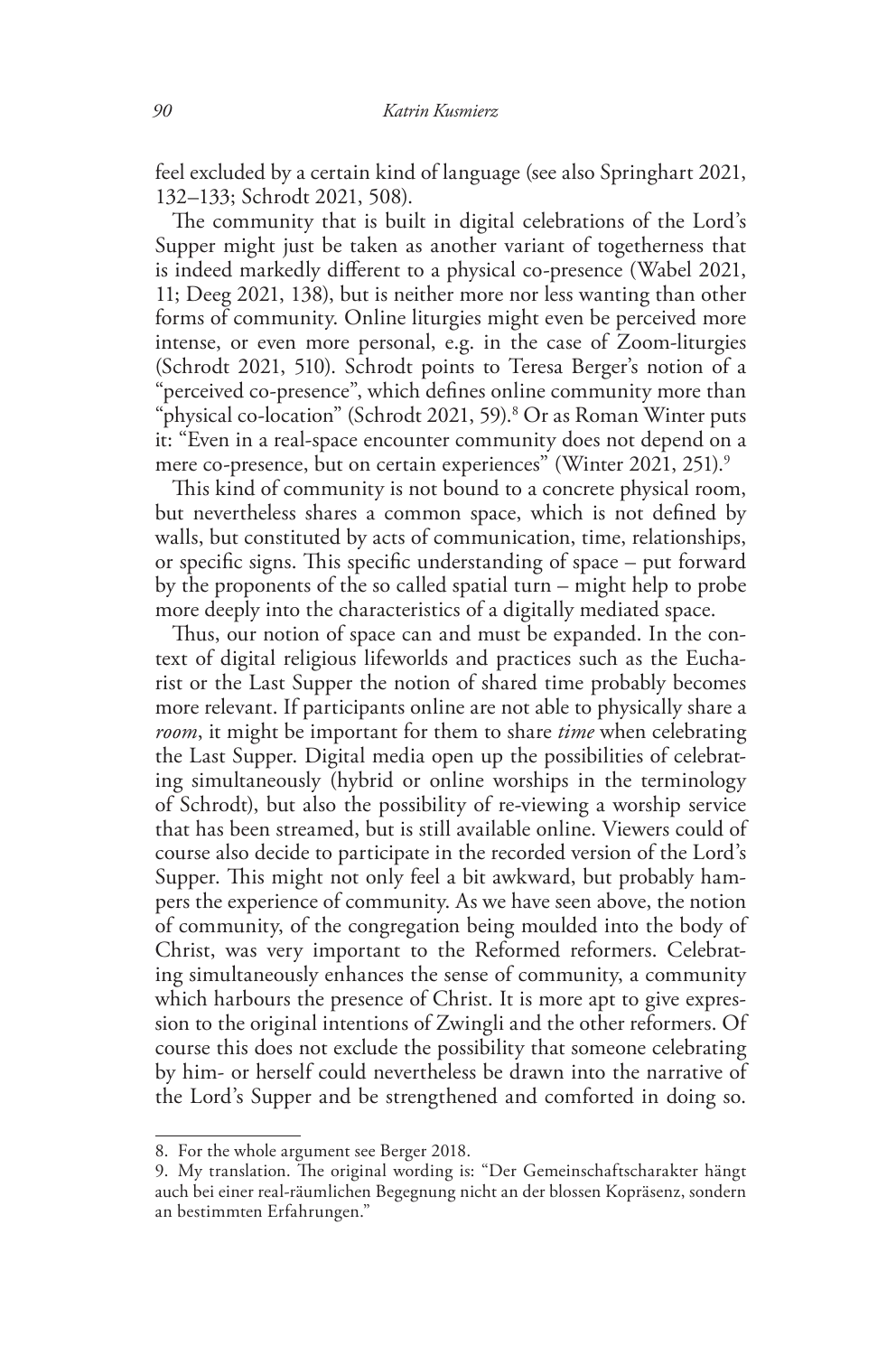It does also not exclude the possibility of Christ revealing himself in this situation, since his presence in the spirit is not limited to the ritual or to worship in general.

Again, fostering community and participation is also part of the task of those who lead the liturgy and depends on the respective liturgical design. They must, for example, be willing to communicate and to connect with those "behind" the camera, and involve them by directly inviting them to take part. They must find liturgical forms that open up the possibility of a digitally mediated participation. This can be achieved, for example, by the way everything is put into scene, and by small visual signs. In a worship service celebrated on Easter Sunday 2020 a small (Covid-19-conform) group of people is standing in a wide half-circle behind the pastor while he is leading through the liturgy of the Last Supper. The participants at home, by virtue of their position in front of the screen, visually form part of that circle, completing it.10 In another celebration of the Last Supper on Easter Sunday six persons who participate in the performance of the liturgy (pastor, lector, warden…) form a circle, each has a plate with a piece of bread and a small cup of wine standing before him or her on the floor. There are six additional plates in the circle symbolically marking a space the members of the congregation, sitting at home, could  $occupy.<sup>11</sup>$ 

Even if those responsible for an online liturgy can prepare the ground for a rich experience of the Lord's Supper, not everything lies in their hands. But this leads to another characteristic of a Reformed understanding of the Last Supper: the working of the Holy Spirit.

3: The Holy Spirit: Source and ferment.

It was Heinrich Bullinger who took up a thought that already Zwingli – in his later years – had begun to consider: The latter, Zwingli, had conceded some form of *spiritual* presence of Christ in the celebration of the Eucharist through the Spirit (Euler 2013, 64). Bullinger put even more emphasis on the workings of the Holy Spirit and, in doing so, managed to address two issues: the question of the form of presence of Christ on the one hand and the question of how the congregation would be constituted as the body of Christ on the other hand. Strengthening the role of the Spirit helped him to find an agreement with Calvin in the *Consensus Tigurinus* of 1549. Still, not bound to

<sup>10.</sup> https://www.youtube.com/watch?v=\_Qakq5Zj0Jg, minute: 51:54. Accessed January 6, 2022.

<sup>11.</sup> https://www.youtube.com/watch?v=1lxk\_WCnoWc&t=2854s, minute 44:00. Accessed January 6, 2022.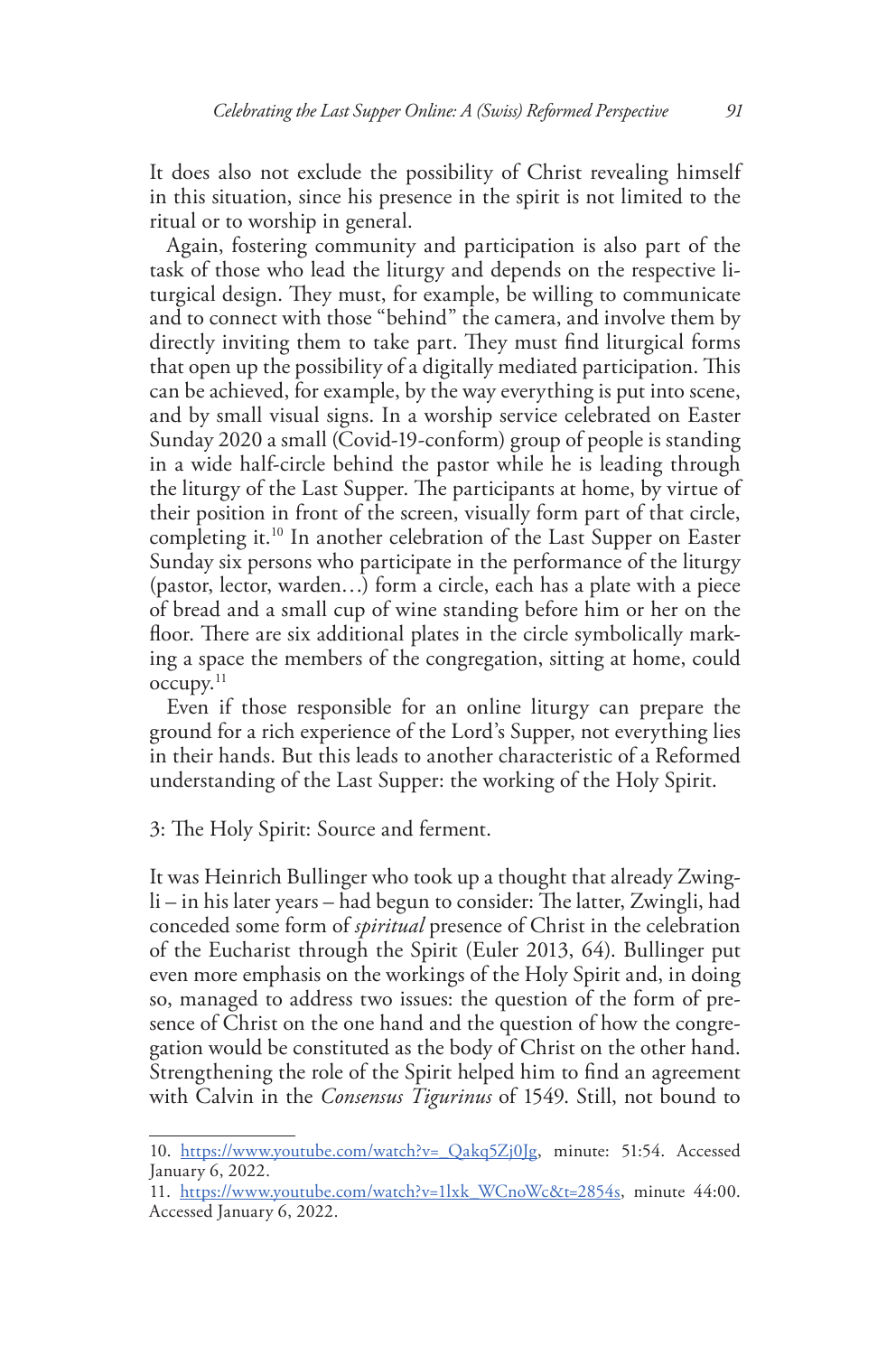the elements of bread and wine, but effective in the whole process and in the interplay between all elements and acts important to the Supper. In addition, the people participating in the communion are connected, strengthened and sustained by the Holy Spirit. Through the Holy Spirit they are in communion with the risen Christ, writes the German Theologian Michael Welker and continues to describe the Holy Spirit as a *source* and *ferment*, endowing community between human beings and God, and among themselves. It is the Holy Spirit that assembles the Church in the Last Supper (Welker 2012, 170). He or she assembles the congregation present on-site, but puts the congregation into the wider context of the church worldwide, transcending time and space. The congregation present never celebrates on its own, but is always connected to the wider Christian community, by singing old hymns for example, by praying the "Our Father" and by sitting at the common table, with Christ being the host. The motive of the Holy Spirit transcending time and space, weaving together people and places that are kept apart – for example by a pandemic – and leading them into the presence of Christ is indeed not a new idea. It could be strengthened in the context of online liturgies, through epiclesis, prayers, etc., thus invoking a community that anyway exceeds the local congregation by far.

A fourth element of a Reformed perspective on the Last supper needs to be mentioned:

4: The Last Supper as a collective act of the congregation.

Zwingli's liturgy for the Last Supper stands out in another perspective: the whole congregation should actively be involved in celebrating the liturgy. The liturgy was not the responsibility of the Pastor alone. Zwingli intended different parts of the liturgy to be read by men and women respectively (Credo und Ps 113), and he placed the words of institution into the hands – or better the mouth – of a deacon (Ehrensperger 2003a, 21, 25). I have already mentioned that bread and wine were carried right into the congregation. The ritual of the Lord's Supper is an act *of* the congregation, not something that is performed "on" the congregation by the minister or pastor (Jenny 1968, 50).

Thus the liturgy is  $-$  to a certain extent  $-$  detached from the function of the minister or pastor. He/she should be the guardian (Wächter) of the liturgy. But the effect and outcome of the liturgy does not depend on him or later her, or on their ministry. Raymond Mentzer writes: "The Reformed liturgy for the Supper effectively dissolved the traditional barrier between clergy and laity. It witnessed,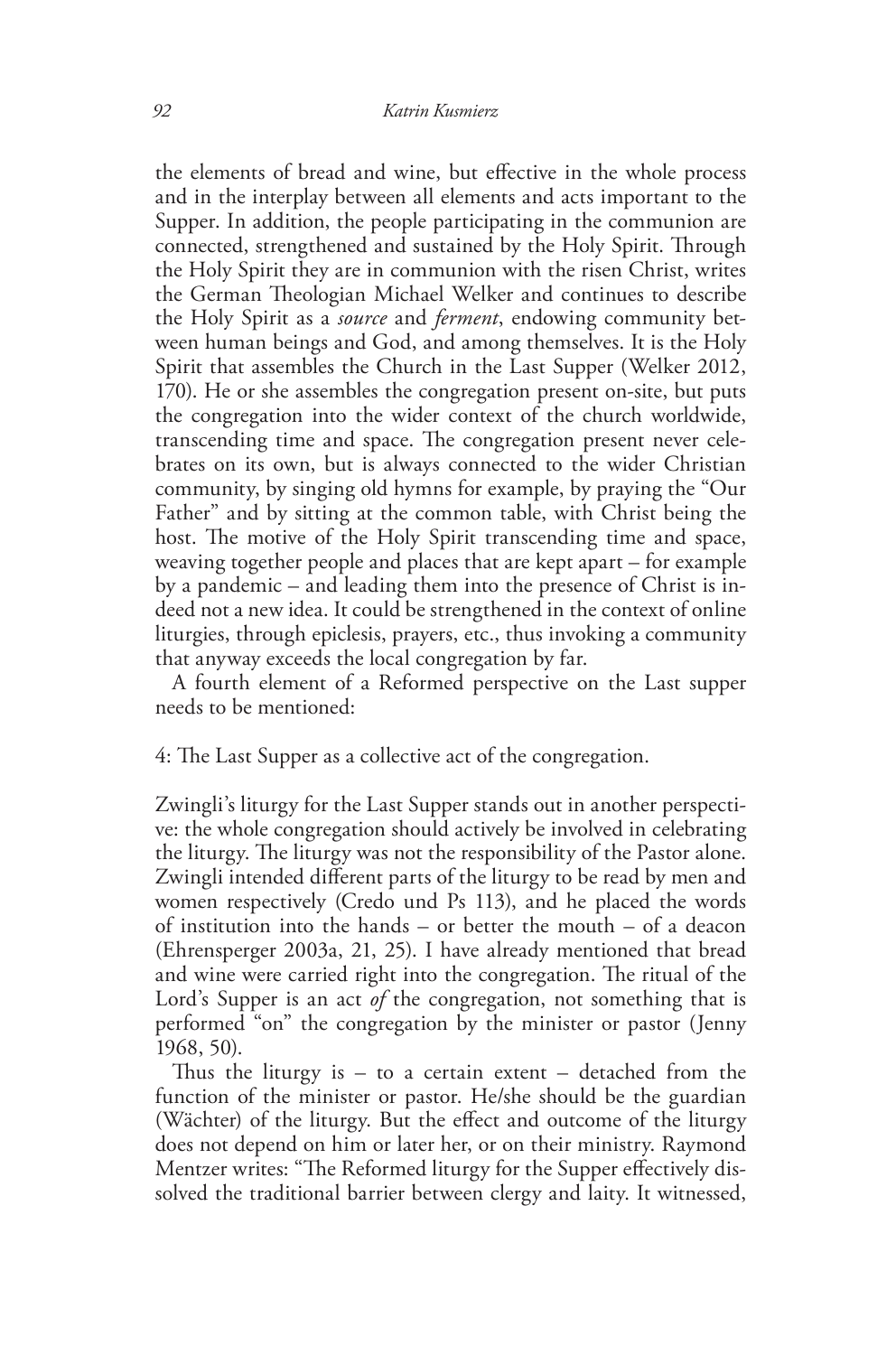[...] the emergence of a 'non-clerical' Christianity. The cup or even its administration was no longer the exclusive privilege of the priest or ordained pastor" (Mentzner 2013, 248).

Christ is present in the celebration, but not represented by the priest. It is the former, who is the host of the community assembled at the table. This might be read as an echo of Zwingli's intention to strongly root the liturgy in the narrative of the Last Supper. This relativizes the role of the pastor. It also accounts for a reluctance to blend the role of the pastor with the figure of Jesus while staging the "drama" (see also Jenny 1968, 61).

With this participative approach, Zwingli was ahead of his time and at the same time ahead of our time. In spite of his intentions, the pastoral role is still quite dominant, even if many church constitutions explicitly mention the possibility that others should and can be involved in the liturgy. Responsorial readings, for example, have hardly been put into practice and are still a quite alien element in the Swiss German-speaking context.

From a Reformed perspective the above could pave the way to acknowledge the position and role of those who celebrate at home as participants who are actively taking responsibility for the liturgy. This special situation could then be seen as one that offers the opportunity of fostering the liturgical maturity of the believers. The situation at home demands a considerable amount of motivation, dedication and liturgical competence since the person must decide upon and create his or her liturgical setting: Where am I sitting? What cup do I take, which bread? Do I light a candle? How do I create an environment that fosters a suitable atmosphere? Are the children allowed to play while the celebration is going on? There is no room, atmosphere or environment that helps him or her into the liturgy. The room of the church is certainly important in helping people to focus, to concentrate, and to get into a specific mood.

One could, of course, ask whether this demands too much of the individual believer. Maybe. The ability of the individual congregant to delve into the liturgy does highly depend on the degree of his or her previous familiarity with celebrating the liturgy on-site. In case there is some bodily memory of the liturgy and this memory can be activated or triggered, the online experience is likely to be more intense. In this sense, the analogue and the digital worlds are closely intertwined and the digitally mediated celebration depends on the analogue model (see Wabel 2021, 111).

A last but, of course, not less important point arising from my fragmentary probing into some Reformed characteristics of the Lords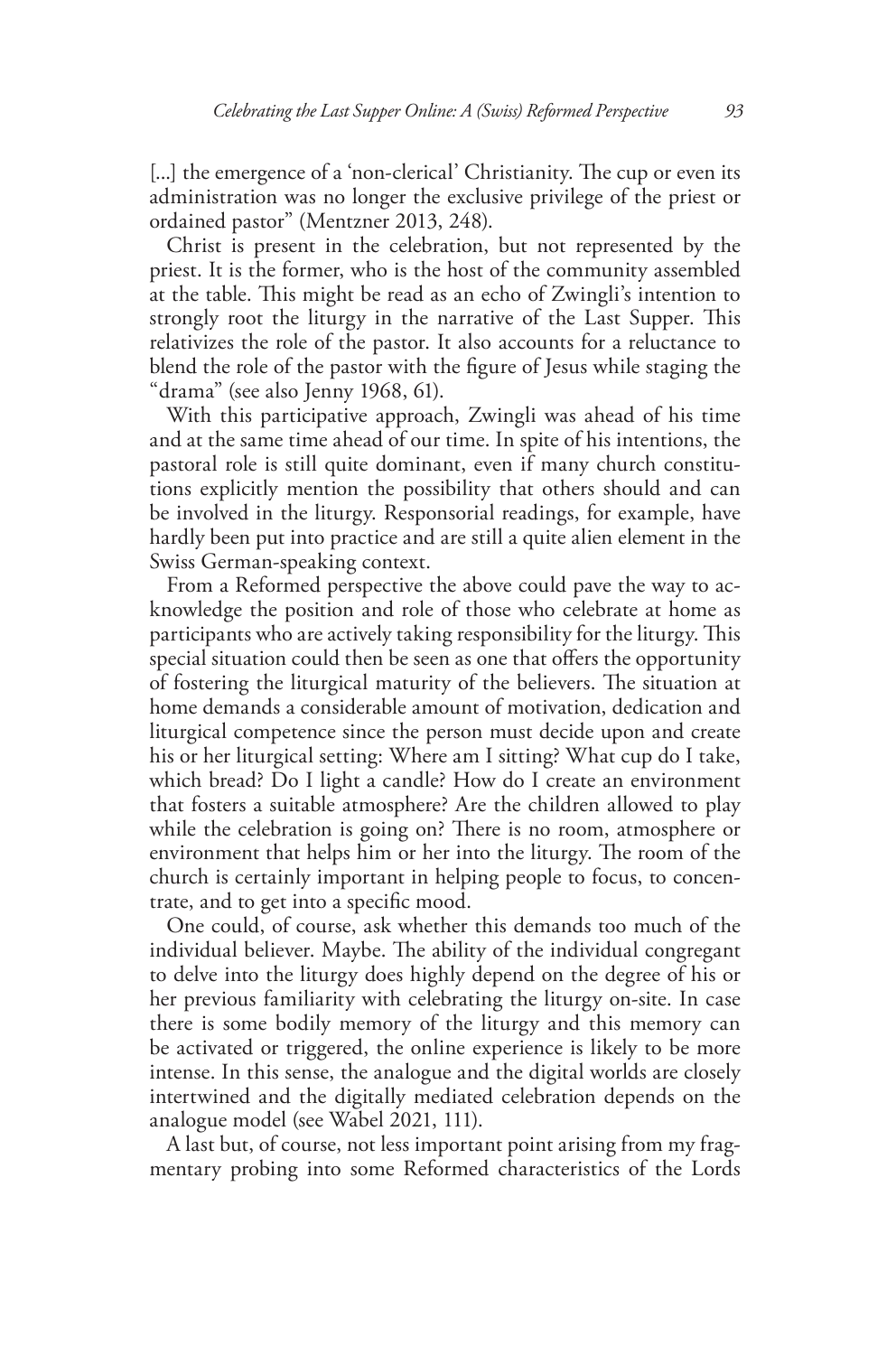Supper and their possible implications for celebrating the Eucharist online, is the question of how the elements are understood:

5: The elements: "earthly and visible things to represent and set before our eyes the deep mysteries of God".12

For Zwingli, Bullinger, Oekolampadius and Calvin it was unthinkable that bread and wine should turn into the flesh and blood of Christ. "This is my body" meant to them "this *signifies* my body". Consequently, this led to a figurative understanding of the elements as symbols and signs – or seals in the words used in the *consensus tigurinus* (Euler 2013, 67ff).

Nevertheless, as Carrie Euler points out, Zwingli and his followers did not believe "the Supper to be an 'empty' ritual, devoid of emotions or spiritual impact" (Euler 2013, 58), even if they "interpreted the words 'this is my body' figuratively … and denied all possibility of a corporeal presence in the bread and the wine." They also denied that the participation in the Lord's Supper would ignite faith or convey grace (Euler 2013, 60; Ehrensperger 2003a, 17), but later on Zwingli and even more so Bullinger conceded that believers would be strengthened in their faith by partaking in the process of breaking and sharing the bread through the workings of the Holy Spirit. The later Zwingli was even "inclined towards accepting Christ's spiritual presence in the bread and wine" (Euler 2013, 63). According to Bullinger bread and wine – although not being able to convey grace – could, as symbols of grace, strengthen faith (Euler 2013, 64). And of course this had implications for his understanding of what a sacrament is. Later in his life he defined a sacrament as "a sign of a holy or sacred thing, a visible form of invisible grace, and a public testimony" (Euler 2013, 64).

The symbolic meaning of the Eucharist detaches or at least loosens the connection between the elements and the salutary properties or effects of the celebration as a whole, assigning the latter more to the combination of the different liturgical acts and words. All that matters, happens in the process of celebrating together and does not depend on the elements alone. Schrodt argues that also from a Lutheran point of view, the presence of Christ can be understood not only to be bound to the elements, but to the combination of all parts and acts pertaining to the Last Supper (Schrodt 2021, 502).<sup>13</sup>

<sup>12.</sup> Heinrich Bullinger, quoted in Euler 2013, 71.

<sup>13.</sup> See also Deeg 2021, 137–8.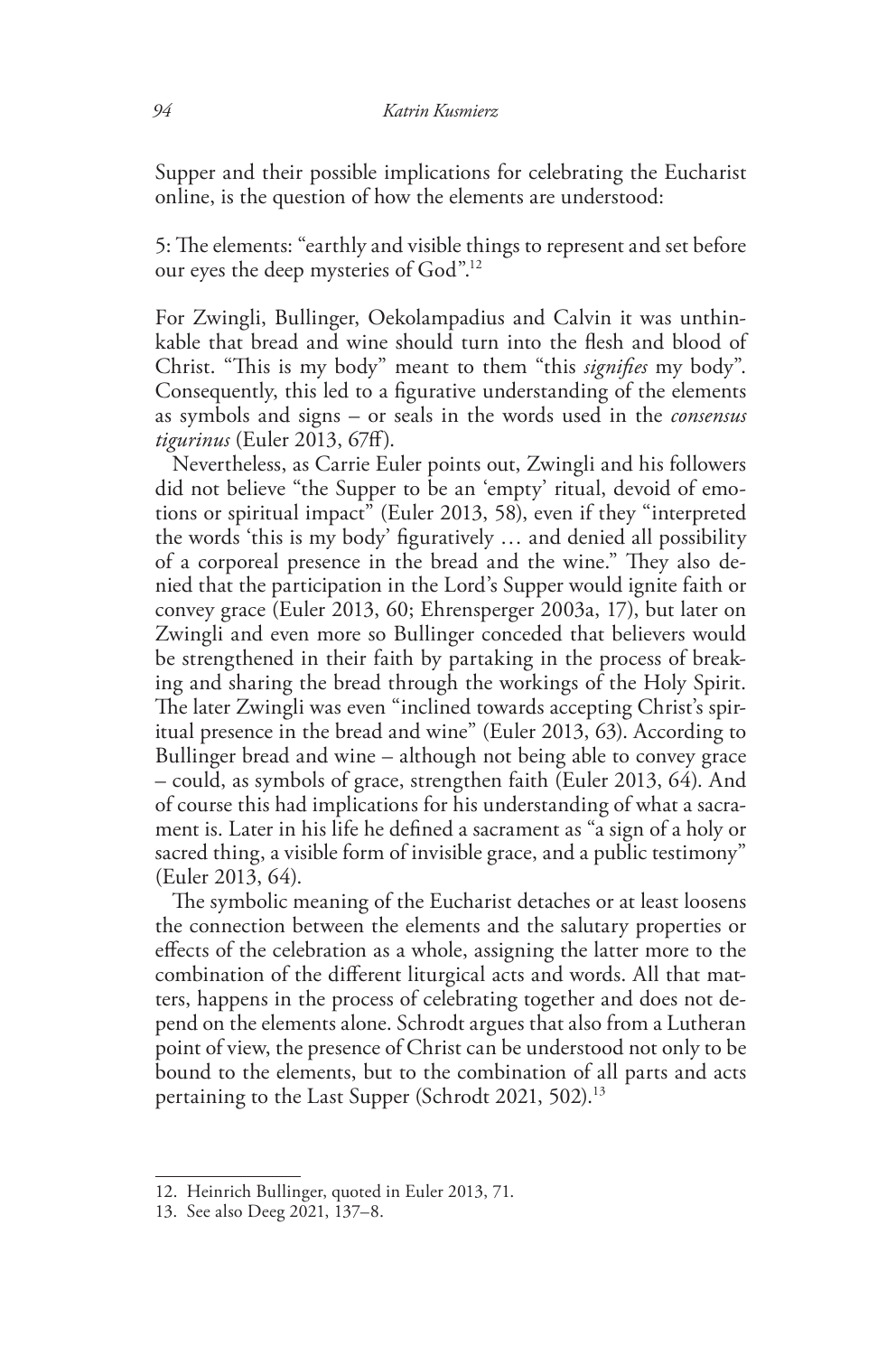The interpretation of bread and wine being "mere symbols" that are not assigned any special properties by themselves, of course makes it easier to allow for people celebrating at home by providing themselves with a piece of bread and a glass of wine or juice when celebrating the Last Supper online.

In the Lutheran context, one argument against celebrating online is that the bread must be given to the congregants as an external gift and that they themselves must receive it, according to Mk 14.22 and parallels.14 This is a question, which is secondary to Calvin and which he once answered quite nonchalantly: "Whether or not the believers take it [the bread, K.K.] in their hands, or divide it among themselves [...] whether they hand the cup back to the deacon or give it to the next person […] – it makes no difference" (from the Institutes of Christian Religion 1536, quoted in Mentzer 2013: 232).

Still, since the symbolic understanding of the elements is so important, there might be a price to pay. Normally – for the sake of the coherence of the symbol – it does make sense that it is one bread and one cup (or rather, one bottle) which is shared in the celebration of the Last Supper. It visualizes the body of Christ consisting of all believers, in the same way the bread is made from different grains. This is one reason why many congregations in Switzerland make use of a whole loaf of bread. If there are many breads or several cups, the symbolic correlation between the bread and the congregation that is joined in the body of Christ is loosened, but only the symbolic coherence. For the essence, Calvin reminds us, it makes no difference. Circumstances can make it necessary to use several loafs of bread, or pre-cut pieces, or multiple cups, be it that the congregation is simply too numerous, or be it that rules of hygiene have become more important or even mandatory, as was the case in recent times. In that case several pieces of bread, or loafs are representative for the idea that bread in general is constituted of single grains.

<sup>14.</sup> See Winter 2021, 246–251 und Schrodt 2021, 504–506 for the more detailed argument. Both, however, argue that in order to experience the Eucharist as an external gift ("Gabe") it is not necessary to actually receive it from someone else. Christ is not bound to the actual bread on the altar but conveyed symbolically in bread and wine through the Holy Spirit. Everything else would come close to a magical understanding of bread and wine. (Winter 2021, 247). The bread in general, but not the loaf of bread itself gives expression to the notion, that we receive it as a gift (Schrodt 2021, 118): "Wie schon schöpfungstheologisch das eigene Leben der Kinder [...] als Gabe empfangen werden [...] so kann analog die Abendmahlsgabe als *extern* empfangen werden, obwohl sie selbst bereitgestellt wurde."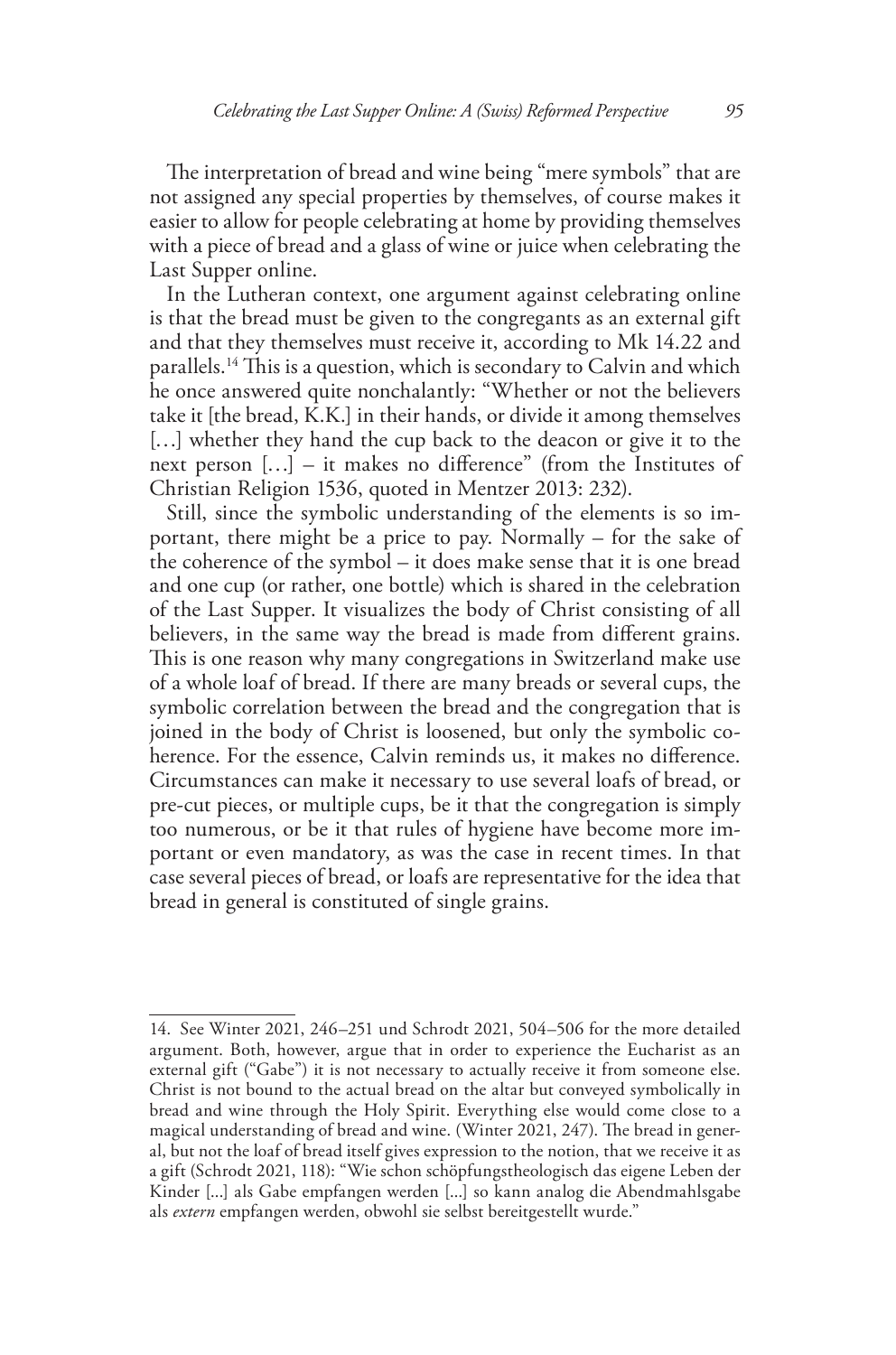#### A worst-case-scenario? A preliminary conclusion

In his seminal book on the Lord's Supper (originally published in 1999), Michael Welker critically engages with the fact that some congregations are way too considerate when it comes to dealing with their members' restraints concerning hygiene, fears of infection or sense of shame, when having to eat and drink in front of other communicants. The result is a kind of worst-case-scenario, which he describes and which has – at least in a certain sense – become a reality in the corona situation. He writes that being too considerate of all these things could "dissolve the celebration of the meal into unworthiness up to a stage of perversion. … A total liberation from all fears of contamination and of all problems regarding communication would, in the end, lead to a form of self-service with bread sealed in plastic and wine in front of the screen showing a video of a Eucharist. But if that were the case, it would not be a celebration of the Last Supper" (Welker <sup>4</sup>2012, 85).<sup>15</sup> Although Welker considers it important to address the restraints mentioned above, he also pleads for a dignified form that remains true to the purpose and intentions of the Eucharist. He is certainly right to caution against an unmindful or careless handling of long-lived and time-tested liturgical traditions and forms. Therefore, my starting point, too, was to ask, whether and in what form online celebrations can give expression to some of the theological and liturgical core characteristics of the Last Supper in a Reformed perspective.

Nevertheless, it has also been my intention to carefully explore the possibilities of celebrating online, since the digital realm becomes more and more part of our reality, also of the reality of the churches. It is a territory they must inhabit, too, since it has become a land that is inhabited (albeit virtually) by human beings and forms part of their reality. Or in the words of Ralph Kunz: to look for forms of celebrating and worshipping for today means to bridge the concerns of the reformers and – taking measure at love – the needs of contemporary men and women (Kunz 2006, 212). What helps people to master the pandemic, lockdowns, fear and loneliness? Does not the ritual of the Last Supper have the potential to provide some of the things that might be needed in view of the pandemic: a sense of community that

<sup>15.</sup> My translation. The orignal wording is: "Aber auch eine Inflation sensibler Rücksichtnahmen kann die Mahlfeier bis zur Perversion ins Unwürdige auflösen. [...] Eine vollkommene Befreiung von Ansteckungsängsten und Kommunikationsproblemen böte am Ende die Selbstbedienung mit plastikversiegeltem Brot und Wein vor dem Bildschirm mit Abendmahlsgottesdienst-Video! Nur würde hier nicht mehr das Abendmahl Christi gefeiert."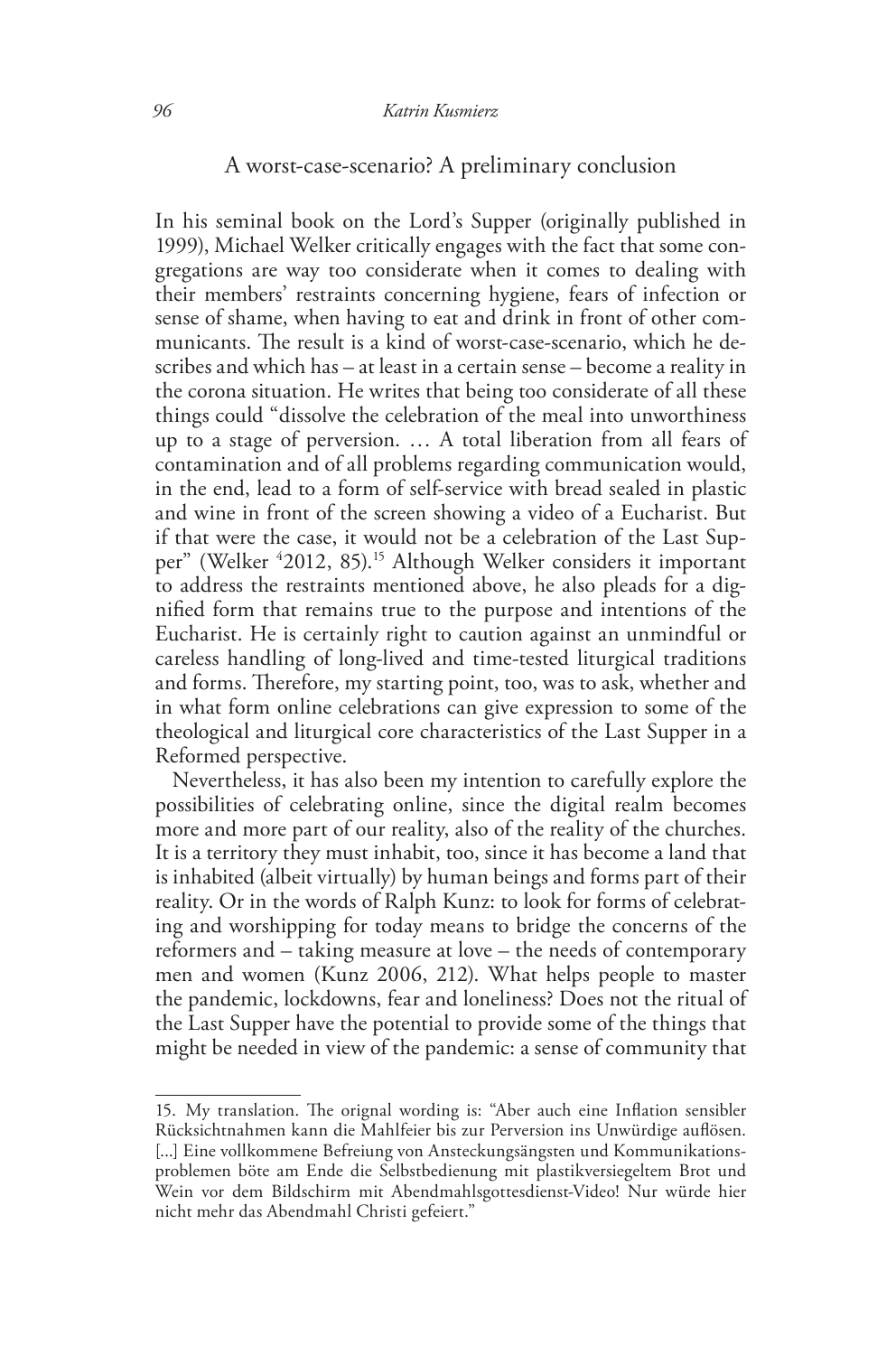spans across physical social distancing and renews strength in faith in order to be able to deal with life's hardship, even if celebrated online? These pastoral considerations seem important to me, too, and need to be balanced against "ritualistic correctness" (Welker <sup>4</sup>2012, 85).

Keeping liturgies alive always means to balance the endeavour to exercise care with regard to their origins on the one hand, with the aim of making it relevant and accessible for people living in a specific time and context, of inculturating it, on the other hand. One challenge for the churches of today is to find ways of co-inhabiting the digital universe and to search for appropriate forms of doing so. For theology it offers the chance of rethinking and refining some core themes, as is the case in the debate on celebrating the Eucharist or the Last Supper online. As I have ventured out to show, Reformed theology of the Last Supper does open up possibilities for the transition into the digital realm. There is, in a Reformed perspective, probably no essential theological impediment to celebrating online (as the Roman-Catholic understanding of the elements might be). The issues that must be discussed evolve around the liturgical design or form and the question how the characteristic features of the Last Supper can be transported or mediated, "how *communio* can be experienced and how *participatio* can be enabled" (Deeg 2021, 140).<sup>16</sup> Certainly, the online version has to grapple with some serious restraints compared to analogue celebrations. The latter are so rich in textual, sensual and bodily experiences that they probably represent the more ideal form. Analogue celebrations form the deep ground online celebrations are anchored in. Still, I do not think online liturgies to be an absolute worst-case-scenario, but just a new reality we face and need to explore. It is important and extremely fruitful to ponder and discuss these questions in an ecumenical conversation, such as the colloquy, which gave rise to some of the articles in this issue.

The debate on the possibilities of celebrating online points to some issues that definitely deserve more scholarly attention. Many of these issues I have touched upon in this article. They are, of course, already discussed vividly. There is, for example, the role of bodily experiences in liturgy and the question of how we theorize the body in relation to online liturgies. Especially in the Reformed context we have only recently come about to pay more attention to the liturgy as not only involving mind and soul, but the body as a whole and we should not easily forgo the insights gained. The debate on online liturgies will also focus our attention on the role of space and how people experi-

<sup>16.</sup> My translation. The original wording is: "[...] wie *communio* zu erleben und *participatio* zu gestalten ist".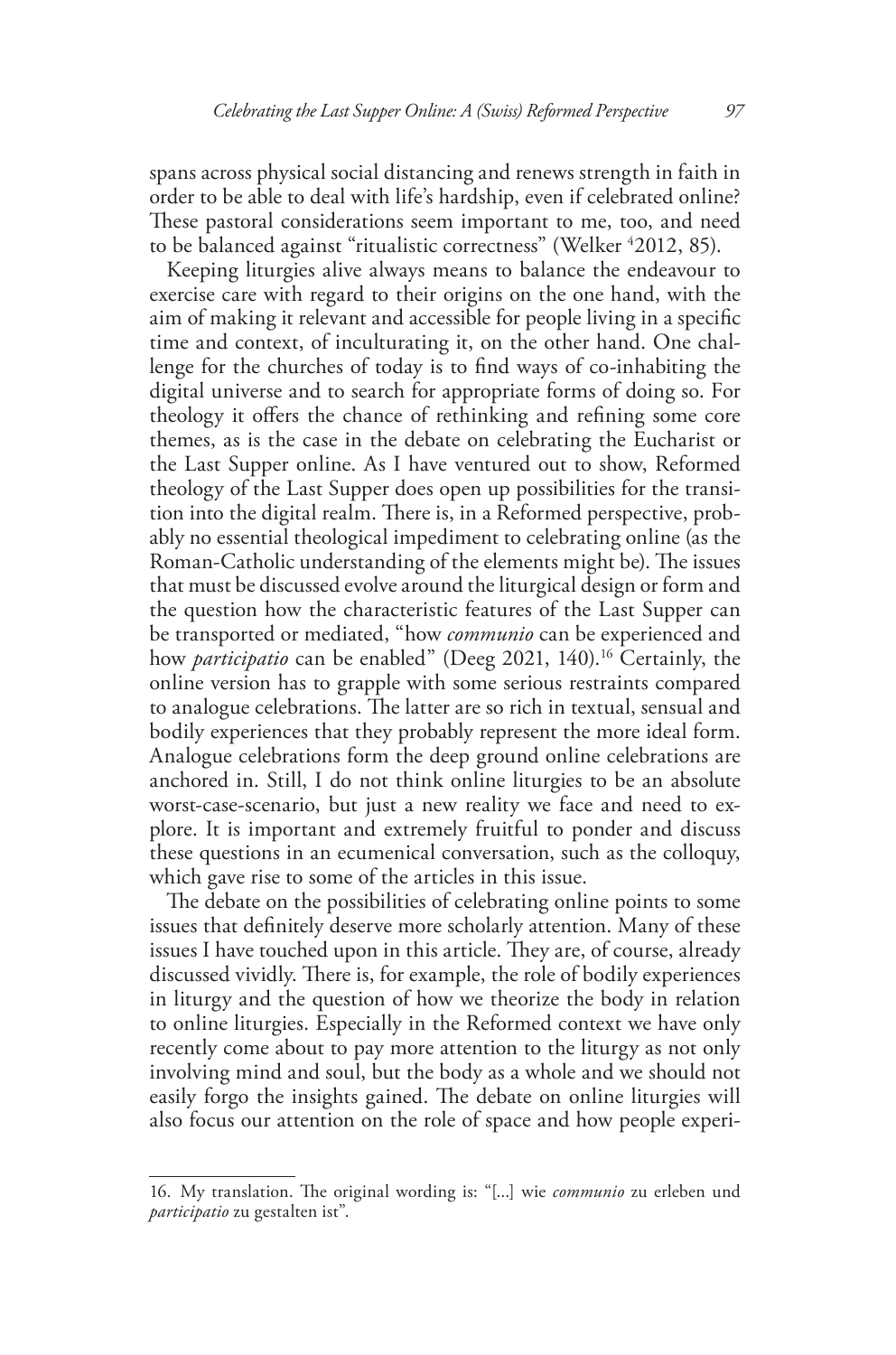ence space, especially shared spaces in the digital realm, and thus also community. By comparison, it might also generate new insights into the specific quality of the room that a church-building provides for the liturgy. Interesting is also the issue of how digital and analogue experiences of rituals and liturgies are interrelated and whether the digital experience depends on the analogue. To explore all this, more empirical research needs to be done on the recipients' side. How do people who partake in online liturgies experience participation, community, liturgy? And with regard to those who are responsible for the execution and performance of liturgies: what are the practical implications for shaping online-liturgies, which allow for an intense and deep experience of the Last Supper? Online liturgies need to pay special attention to the conditions of digital communication and the liturgical design must take this into account.

Time will tell how the digital adventures of churches and congregations unfold in the future. An observation made by David Plüss, might prove true: He observes that – already in the earlier stages of the pandemic – online formats are to a greater extend homiletic or word-based formats: short sermons, podcast formats, discussions, blogs and vlogs, because – among other reasons – these are easier to implement (Plüss 2021, 210–211; see also Deeg 2020, 428–429). Rituals are indeed more complex to celebrate online, and especially with regard to the Last Supper congregations might gladly (and with some relief?) revert to the analogue ideal. Or maybe they are tempted to explore hybrid or digital forms more extensively? As I said: time will tell.

## Bibliography

- Berger, Teresa. 2018. *Liturgical Practices in Digital Worlds*. London: Routledge.
- Daniel-Siebenmann, Claudia. 2020. "'Christi Leib für dich im Livestream' Abendmahl online feiern? Eine Reflexion vor dem Hintergrund lutherischer und zwinglianischer Abendmahlsvorstellungen." Seminar Paper, University of Basel. https://www.theologie.uzh.ch/ dam/jcr:4e333449-de53-4acd-8622-2e55bcb93089/Seminararbeit\_ Ekklessiologie\_CDaniel.pdf (Accessed November 20, 2021).
- Deeg, Alexander. 2020. "Es wird nicht mehr sein wie vorher... Überlegungen zum Gottesdienstfeiern in Zeiten der Corona-Pandemie und danach." *Pastoraltheologie* 109: 417–435.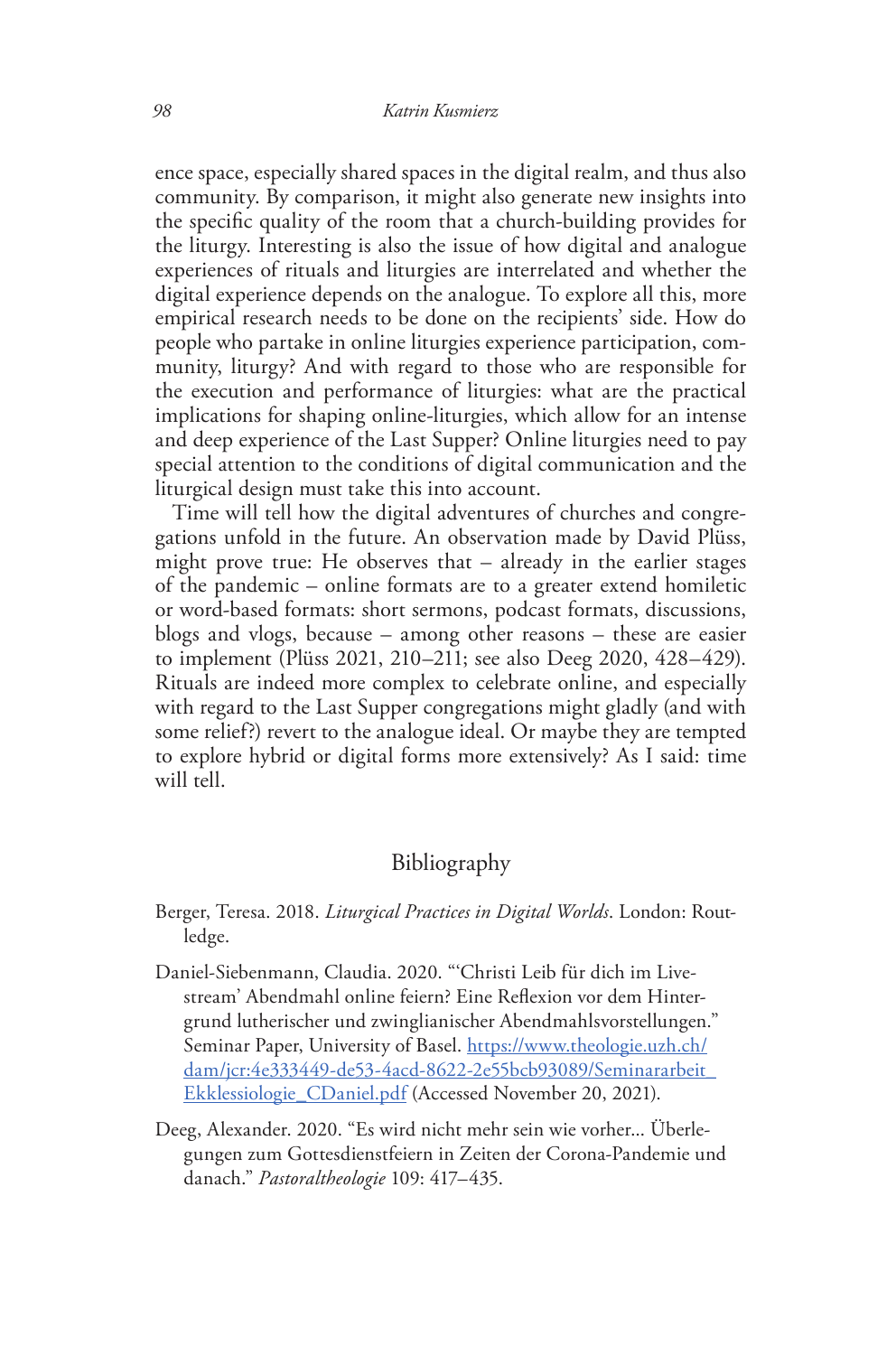- Deeg, Alexander. 2021. "Gottesdienst in 'Corona'-Zeiten oder: Drei Variationen zum Thema *Präsenz". Evangelische Theologie* 81 (2): 136–151.
- Ehrensperger, Alfred. 2003a. "Zwinglis Abendmahlsgottesdienst: Seine liturgietheologischen Voraussetzungen und seine Wirkungen auf die Abendmahlspraxis in den reformierten Kirchen der deutschen Schweiz". In *Lebendiger Gottesdienst. Beiträge zur Liturgik*, eds. Ralph Kunz & Hans-Jürg Stefan, 15–40. Zurich: Theologischer Verlag Zurich (originally published in 1991).
- Ehrensperger, Alfred. 2003b. "Dies tut zu meinem Gedächtnis!" Gedenken und Vergegenwärtigen als grundlegende Vorgänge des gottesdienstlichen Feierns". In *Lebendiger Gottesdienst. Beiträge zur Liturgik*, eds. Ralph Kunz & Hans-Jürg Stefan, 41–53. Zurich: Theologischer Verlag Zurich (originally published in 1996).
- Ehrensperger, Alfred. 2003c. "Überlegungen zum Anamnesecharakter und zur liturgischen Einheit des reformierten Abendmahlsgottesdienstes in der deutschen Schweiz". In *Lebendiger Gottesdienst. Beiträge zur Liturgik*, eds. Ralph Kunz & Hans-Jürg Stefan, 55–68. Zurich: Theologischer Verlag Zurich (originally published in 2001).
- Euler, Carrie. 2013. "Huldrych Zwingli and Heinrich Bullinger." In *A Companion to the Eucharist in the Reformation,* ed. Lee Palmer Wandel, 57-74. Leiden: Brill.
- Fechtner, Kristian. 2020. "Abendmahlsfasten in widriger Zeit. Überlegungen zu der Frage, ob man Abendmahl online feiern kann und soll". https://www.ev.theologie.uni- mainz.de/files/2020/04/Fechtner-Abendmahl-online.pdf (Accessed November 20, 2021).
- Freudenberg, Matthias. 2011. *Reformierte Theologie. Eine Einführung*. Neukirchen-Vluyn: Neukirchener Verlagsgesellschaft.
- Gorski, Horst. 2020. "Erinnerung an Leuenberg. Der 'Streit ums Abendmahl' lohnt ein Blick auf ein grundlegendes theologisches Dokument". https://zeitzeichen.net/node/8235 (Accessed November 20, 2021).
- Jenny, Markus. 1968. *Die Einheit des Abendmahlsgottesdienstes bei den elsässischen und schweizerischen Reformatoren*. Zurich: Zwingli Verlag.
- Kunz, Ralph. 2017. "Abendmahlsgottesdienst". In *Gottesdienst in der reformierten Kirche. Einführung und Perspektiven*, eds. Ralph Kunz, David Plüss, Katrin Kusmierz & Matthias Zeindler, 224–242. Zurich: Theologischer Verlag Zurich.
- Kunz, Ralph. 2 2006. *Gottesdienst evangelisch reformiert. Liturgik und Liturgie in der Kirche Zwinglis*. Zurich: Pano Verlag.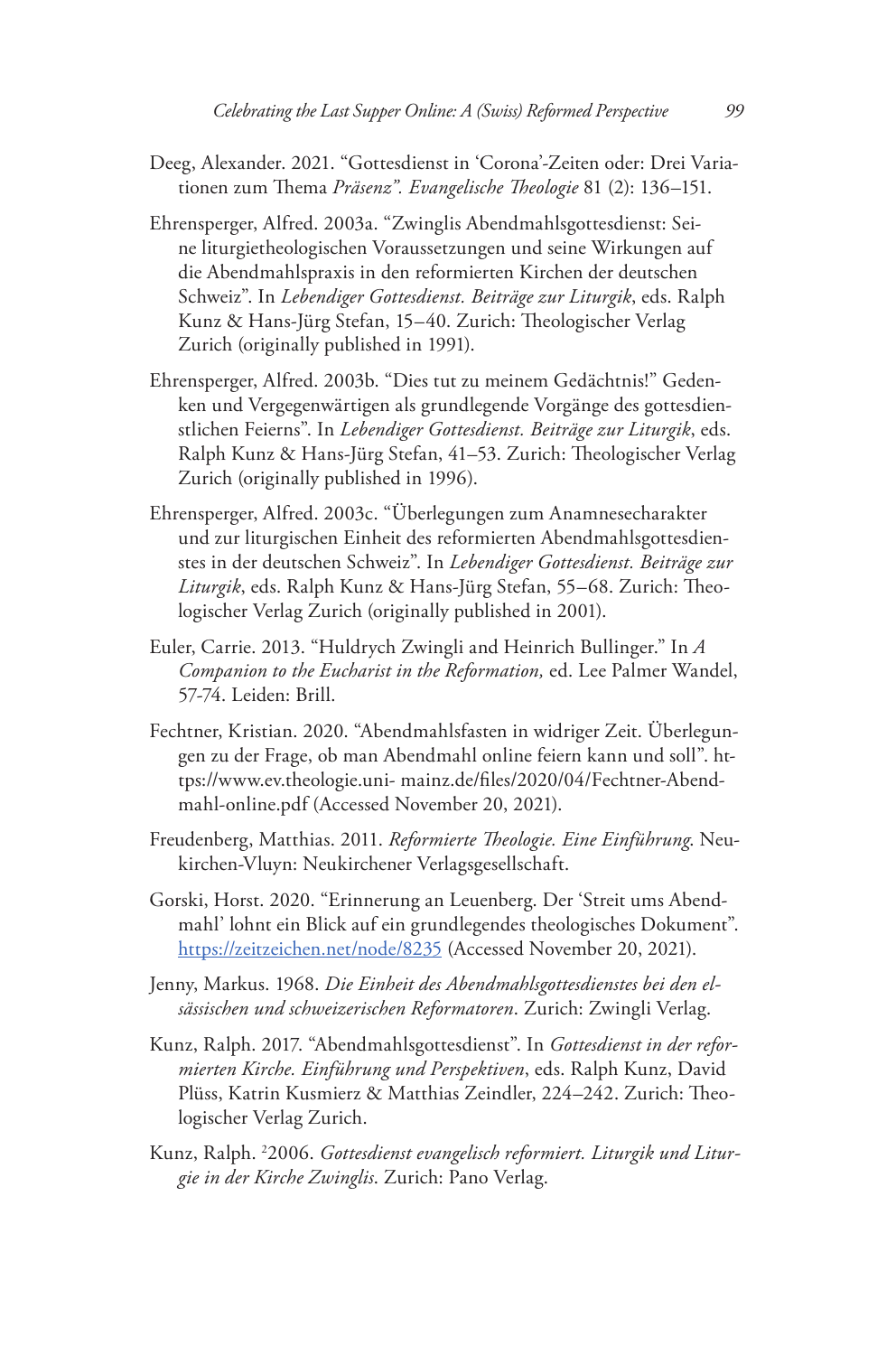- Kusmierz, Katrin & Andreas Marti. 2017. "Zur Geschichte des reformierten Gottesdienstes in der Deutschschweiz im 20. Jahrhundert". In *Gottesdienst in der reformierten Kirche. Einführung und Perspektiven*, eds. Ralph Kunz, David Plüss, Katrin Kusmierz & Matthias Zeindler, 29–56. Zurich: Theologischer Verlag Zurich.
- Kusmierz, Katrin. 2018. "Celebrating the Lord's Supper in German-speaking Reformed Switzerland: Some Recent Liturgical Developments. In: *Europäischer Gottesdienstatlas. Protestantische Perspektiven auf den Gottesdienst/ European Atlas of Liturgy. Protestant Perspectives on Worship Services*, eds. Jochen Arnold, Michael Bünker & Adel David, 118–130, Leipzig: Evangelische Verlagsanstalt.
- Liturgie- und Gesangbuchkonferenz der evangelisch-reformierten Kirchen der deutschsprachigen Schweiz. 2011. *Liturgie Taschenausgabe*. Zurich: Theologischer Verlag Zurich.
- Mentzer, Raymond A. 2013. "Reformed Liturgical Practices." In *A Companion to the Eucharist in the Reformation,* ed. Lee Palmer Wandel, 231–250. Leiden: Brill.
- Neuenschwander, Nicole. 2021. "Amen um jeden Preis. Gottesdienst und Verkündigung" (Summary of the results of the Contoc-study Switzerland with regard to worship). https://www.theologie.uzh.ch/ dam/jcr:35819588-a0ce-45b8-adcf-244c2b43e570/CONTOC-CH-TAGUNG-GD\_ENDVersion.pdf (Accessed October 6, 2021).
- Nicol, Martin & Alexander Deeg. 2005. *Einander ins Bild setzen. Dramaturgische Homiletik.* Göttingen: Vandenhoek & Ruprecht.
- Plüss, David. 2021. "Digitale Präsenzeffekte: Volkskirchliches Feiern in Zeiten der Pandemie". In *Volkskirche in postsäkularer Zeit: Erkundungsgänge und theologische Perspektiven*, eds Sonja Beckmayer & Christian Mulia, 215–228. Stuttgart: Kohlhammer Verlag.
- Schrodt, Christoph. 2021. "Abendmahl: digital. Alte und neue Fragen nicht nur in Zeiten der Pandemie". *Zeitschrift für Theologie und Kirche* 118: 496–515.
- Schweizer, Julius. [1954]. *Reformierte Abendmahlsgestaltung in der Schau Zwinglis.* Basel: Verlag Friedrich Reinhardt.
- Springhart, Heike. 2021. "Gottesdienstliches digitales Neuland in Zeiten der Pandemie. Ein Erfahrungsbericht in theologischer Absicht". *Evangelische Theologie* 81 (2): 124–135.
- Wabel, Thomas. 2021. "Prekäre Kopräsenz, Raum, Sozialräume und geteiltes Erleben in Zeiten der Pandemie". *Evangelische Theologie* 81 (2): 101–113.